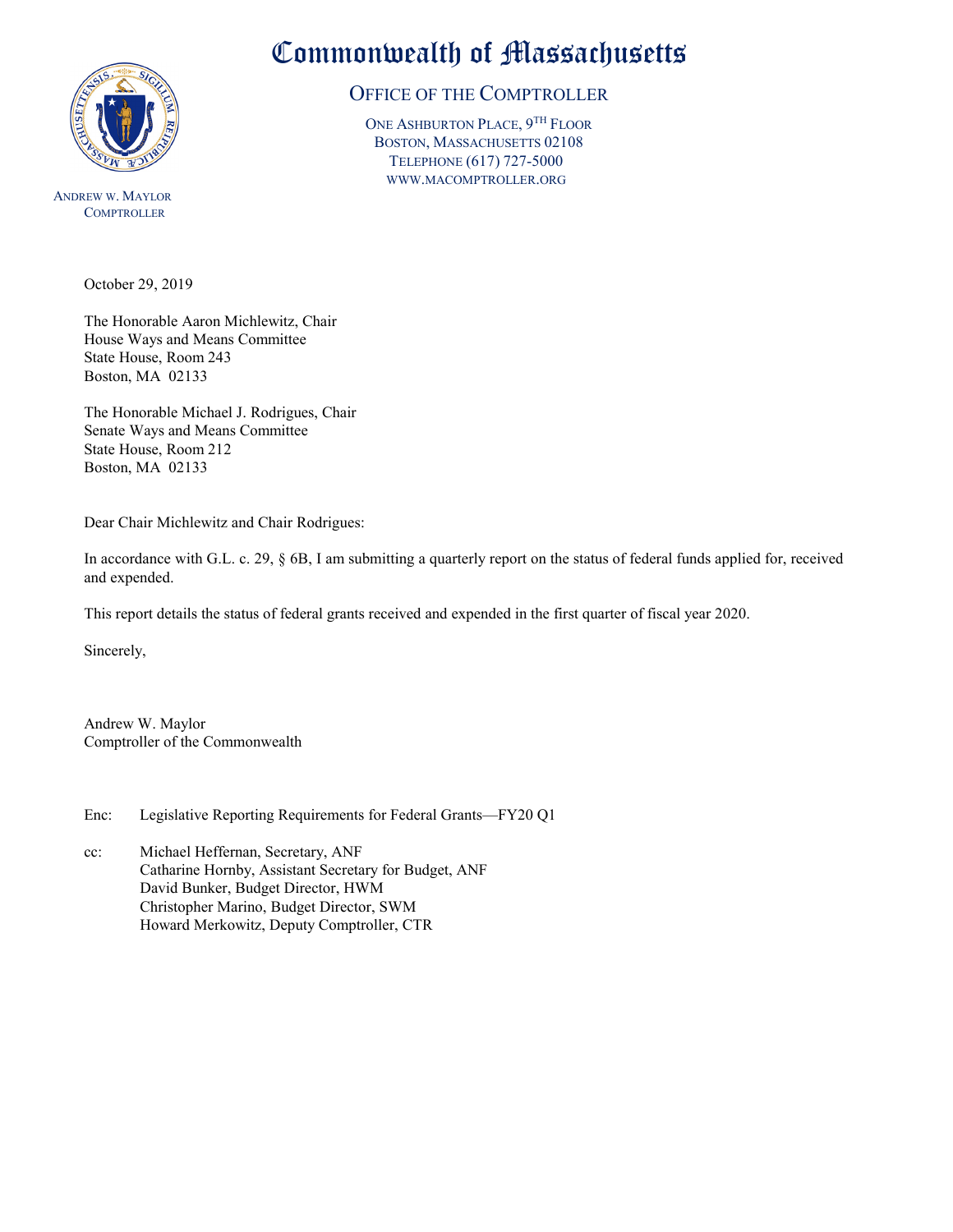|         | Status of Federal Grants Applied for FY2020, Quarter 1                                       |                                                                                       |                                              |              |                         |                                   |               |                          |                 |  |  |
|---------|----------------------------------------------------------------------------------------------|---------------------------------------------------------------------------------------|----------------------------------------------|--------------|-------------------------|-----------------------------------|---------------|--------------------------|-----------------|--|--|
| Dept.   | <b>Funding Opportunity</b><br><b>Number/Announcement Document</b><br><b>Reference Number</b> | <b>Grant Name</b>                                                                     | <b>Federal Cognizant Agency</b>              | <b>CFDA#</b> | <b>Application Date</b> | <b>Expected Award</b><br>Amount   | <b>Status</b> | <b>FAIN/Award Number</b> | <b>Comments</b> |  |  |
|         |                                                                                              | Strategic Partnerships and Planning to Support Ending the HIV                         | Center for Disease Control and               |              |                         |                                   |               |                          |                 |  |  |
|         | DPH PS19-1906                                                                                | Epidemic in the United States                                                         | Prevention                                   | 93.118       | 7/12/2019 \$            | 375,000.00 Pending                |               |                          |                 |  |  |
|         |                                                                                              |                                                                                       | <b>Health Resources and Services</b>         |              |                         |                                   |               |                          |                 |  |  |
| DPH N/A |                                                                                              | Maternal and Child Health Services                                                    | Administration                               | 93.994       |                         | 7/9/2019 \$ 11,136,329.00 Pending |               |                          |                 |  |  |
|         | DCR 20190716-PW                                                                              | 2019 NEH-Humanities Reference Resources Grant                                         | <b>National Endowment for Humanities</b>     | 45.149       | 7/16/2019 \$            | 350,000.00 Pending                |               |                          |                 |  |  |
|         | DOT MA-2019-027-00                                                                           | MA-80-X014 FFY19 5304 Statewide Planning Grant                                        | FTA-Region 1                                 | 20.505       | 8/7/2019 \$             | 605,251.00 Pending                |               |                          |                 |  |  |
|         |                                                                                              |                                                                                       | US DOT Federal Motor Carrier Safety          |              |                         |                                   |               |                          |                 |  |  |
|         | POL FM-MCG-20-002                                                                            | 2018 Massachusetts Commercial Vehicle Safety                                          | Administration                               | 20.218       | $8/13/2019$ \$          | 4,437,614.00 Pending              |               |                          |                 |  |  |
|         | DPH 0S-33154-20-75-J-25                                                                      | Census of Occupational Injuries                                                       | Department of Labor                          | 17.005       | 8/14/2019 \$            | 56,400.00 Pending                 |               |                          |                 |  |  |
|         |                                                                                              | Improving Hepatitis B and C Care Cascades; Focus on Increased                         | Center for Disease Control and               |              |                         |                                   |               |                          |                 |  |  |
|         | DPH 5 NU51PS005105-03                                                                        | <b>Testing and Diagnosis</b>                                                          | Prevention                                   | 93.270       | $8/9/2019$ \$           | 133,500.00 Pending                |               |                          |                 |  |  |
|         |                                                                                              | OJJDP FFY 2019 Internet Crimes Against Children Task Force Invited                    | United States Department of Justice          |              |                         |                                   |               |                          |                 |  |  |
|         | POL 2019-50850-MA-MC                                                                         | Awards                                                                                | Office of Justice Programs                   | 16.543       | 8/28/2019 \$            | 515,801.00 Pending                |               |                          |                 |  |  |
|         |                                                                                              |                                                                                       | Department of Justice, Office of             |              |                         |                                   |               |                          |                 |  |  |
|         | AGO COPS-AHTF-APPLICATION-2019                                                               | 2019 COPS Office Anti-Heroin Task Force (AHTF) Program                                | <b>Community Oriented Policing Services</b>  | 16.710       | $8/1/2019$ \$           | 2,671,105.49 Pending              |               |                          |                 |  |  |
|         |                                                                                              | OVC Fiscal Year (FY) 2019 Direct Services to Support Victims of Human                 |                                              |              |                         |                                   |               |                          |                 |  |  |
|         | AGO OVC-2019-15590                                                                           | Trafficking                                                                           | Department of Justice                        | 16.320       | 7/19/2019 \$            | 899,998.00 Pending                |               |                          |                 |  |  |
|         |                                                                                              | FY 2019 Enhanced Collaborative Model (ECM) Task Force To Combat                       |                                              |              |                         |                                   |               |                          |                 |  |  |
|         | AGO BJA-2019-15230                                                                           | Human Trafficking: Supporting Law Enforcement's Role                                  | Department of Justice                        | 16.320       | 7/11/2019 \$            | 799,744.00 Pending                |               |                          |                 |  |  |
|         |                                                                                              |                                                                                       | Department of Justice, Office of Justice     |              |                         |                                   |               |                          |                 |  |  |
| AGO N/A |                                                                                              | OVC FY 2019 VOCA Victim Compensation                                                  | Programs, Office for Victims of Crime        | 16.576       | 7/16/2019 \$            | 1,156,000.00 Pending              |               |                          |                 |  |  |
| FWE N/A |                                                                                              | Agriculture Conservation Easement Program                                             | US Department of Agriculture NRCS            | 10.931       | $9/10/2019$ \$          | 200,000.00 Pending                |               |                          |                 |  |  |
|         | EQE EPA-CEP-02                                                                               | Expanded Assistance Program for Lead in School and Childcare<br><b>Drinking Water</b> | US Environmental Protection Agency           | 66.444       | $9/17/2019$ \$          | 967,000.00 Pending                |               |                          |                 |  |  |
|         | DOT MA-2019-029-00                                                                           | Formula Grants for Rural Areas                                                        | FTA-Region 1                                 | 20.509       | $9/17/2019$ \$          | 4,311,052.00 Pending              |               |                          |                 |  |  |
|         |                                                                                              |                                                                                       | Centers for Disease Control and              |              |                         |                                   |               |                          |                 |  |  |
|         | DPH 1 NH25PS005167-01                                                                        | Strengthening STD Prevention and Control for Health Departments                       | Prevention                                   | 93.977       |                         | 8/30/2019 \$ 1,689,035.00 Pending |               |                          |                 |  |  |
|         |                                                                                              |                                                                                       | Center for Disease Control and               |              |                         |                                   |               |                          |                 |  |  |
|         | DPH NU62PS005074-05                                                                          | National HIV Behavioral Surveillance                                                  | Prevention                                   | 93.944       | 8/30/2019 \$            | 411,564.00 Pending                |               |                          |                 |  |  |
|         | DPH 6 NU52PS004691-05                                                                        | Tuberculosis Elimination and Laboratory Cooperative Agreement                         | Center for Disease Control and<br>Prevention | 93.116       | $9/5/2019$ \$           | 1,826,900.00 Pending              |               |                          |                 |  |  |
|         |                                                                                              |                                                                                       | Centers for Disease Control and              |              |                         |                                   |               |                          |                 |  |  |
|         | DPH NU62PS924571                                                                             | Integrated HIV Surveillance and Prevention                                            | Prevention                                   | 93.940       | $9/16/2019$ \$          | 7,360,637.00 Pending              |               |                          |                 |  |  |
|         |                                                                                              |                                                                                       |                                              |              |                         |                                   |               |                          |                 |  |  |

Direct grants application content questions should be directed to Agency CFOs Direct revenue collection inquiries should be directed to CTRFedGrant@massmail.state.ma.us



## Commonwealth of Massachusetts

Office of the Comptroller One Ashburton Place, 9th Floor Boston, Massachusetts 02108 Telephone (617) 727-5000 [W](http://www.macomptroller.org/)WW.MACOMPTROLLER.ORG